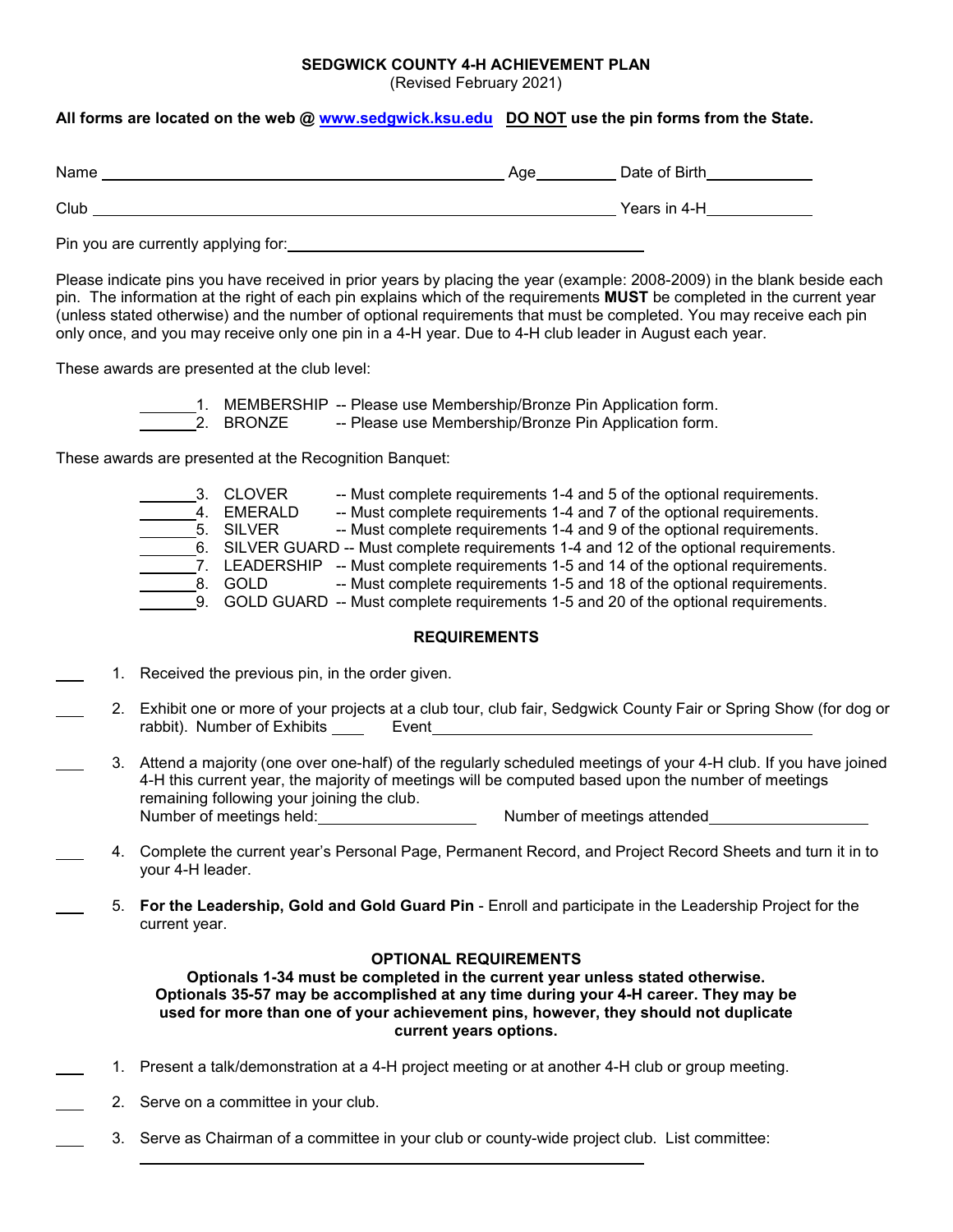- 4. Participated in a club pin award recognition program or county Achievement Banquet.
- 5. Participate in County Fashion Revue.
- 6. Participate in club community service project. Describe participation:
- 7. Promote 4-H in your school and/or community (such as 4-H Week, parade float, or other planned events). Describe participation:
	- 8. Participate in a county or area judging school or contest or quiz bowl, such as life skills, livestock, meats utilization, photography, horticulture. (This is not exhibit participation, but a decision making contest.) Type: Date: Date:
- 9. Participate in other local or other county events: Type: \_\_\_\_\_\_\_\_\_\_\_\_\_\_\_\_\_\_\_\_\_\_\_\_\_\_\_\_\_\_\_\_\_ Date: \_\_\_\_\_\_\_\_\_\_\_\_\_\_\_\_
- 10. Attend County 4-H Camp (at Rock Springs or virtually).
- 11. Participate in the required number of judging schools or contests or quiz bowls which would make you eligible for a county judging team (need not be named to a team) in 2020 or 2021. Type of Judging
- 12. Participate in county demonstration contest at the Sedgwick County Fair.
- 13. Participate in 4-H Days by giving project talks, public speaking, or demonstration (individual participation). Title: 2000 Date: 2000 Date: 2000 Date: 2000 Date: 2000 Date: 2000 Date: 2000 Date: 2000 Date: 2000 Date: 2000
	- 14. Participate in 4-H Days by presenting an individual talent (reading, music). Type of Talent: 2008. The Community of the Community of the Community of Talent: 2008. 2009. Date:
- 15. Serve as a Junior Leader in a county event (such as room monitor at 4-H Days).
- 16. Serve as an active member of a county event committee. Committees for these events originate through Teen Council. Event: Date:
- 17. Serve as an officer in your 4-H club or county-wide project club.
- 18. Serve as an assistant or additional project leader. To receive credit for this, your name must be on the list of leaders for your 4-H club which is sent in to the County Extension Office. List Project:
- 19. Participate in the Teen Teacher Program by completing requirements and submitting Teen Teacher form.
- 20. Attend Officer Training at club or county level.
- 21. Exhibit in the 4-H division at the Kansas State Fair or Kansas Junior Livestock Show.
- 22. Submit a Kansas Award Portfolio (KAP) for county recognition.
- 23. Participate in a county workshop or special project event: Clothing, Foods, Photo, Horse Fun Show, Horse Grooming and Horse Learning, Geology Field Trip, or similar type workshop/training. Virtually or In person. Type: Date:
- 24. Participate in club or county 4-H fund raiser. Describe:
- 25. Participate in Kansas Youth Leadership Forum.
- \_\_\_ 26. Participate in a State level competitive event such as State Shooting Sports, Livestock Judging, Skill-a-Thon etc. in 2020 or 2021. List event: \_\_\_\_\_\_\_\_\_\_\_\_\_\_\_\_\_\_\_\_\_\_\_\_\_\_\_\_\_\_\_\_\_\_\_\_\_\_\_\_\_\_\_\_\_\_\_\_\_\_\_\_\_\_\_\_\_\_\_\_\_
	- 27. Help set up or clean up at county. Event: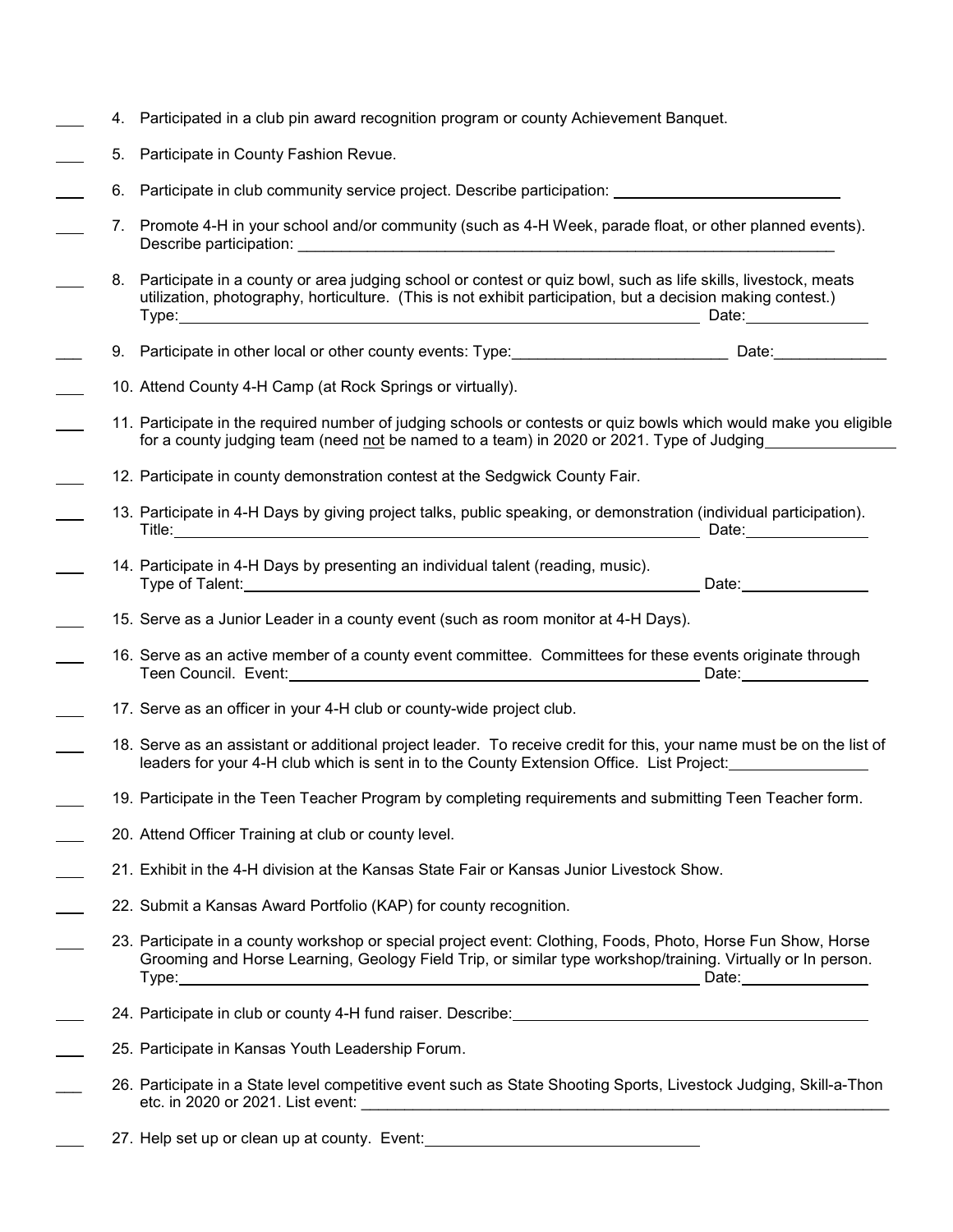- \_\_\_ 28. Participation in Discovery Days, Campference, Citizenship in Action and/or other state camps and 4-H events. If you participate in more than one of these types of events, please list them below (#30, #31, #32, #33, #34). Event: Year:
- 29. Serve as a County 4-H Camp Counselor in person or virtually in 2021.

Participate in any other significant 4-H activity/event/workshop that was not previously covered in this application. In the space below, tell what the activity/event was, when it occurred and what you did.

| 32.                           |
|-------------------------------|
| $\frac{33.}{\frac{1}{25.60}}$ |
| 34.                           |

**OPTIONAL REQUIREMENTS 35-57 may be accomplished at any time during your 4-H career. They may be used for more than one of your achievement pins, however, they should not duplicate current years options.**

|  | 35. Participation in Fashion Revue at State Fair. Year                                                                                                                                                                                                                     |
|--|----------------------------------------------------------------------------------------------------------------------------------------------------------------------------------------------------------------------------------------------------------------------------|
|  | 36. Have Kansas State Fair arts/crafts, woodworking or photography article selected for Rock Springs Display, for<br>4-H State publication or official state use. Year                                                                                                     |
|  | 37. Serve as an officer in a county-wide 4-H organization in a prior year. List year and office held. Office Held                                                                                                                                                          |
|  | 38. Make one or more public presentations of 4-H work to a service club such as Kiwanis, Lions, Rotary, or<br>similar group, or make a TV or radio presentation. The presentation must feature 4-H work and be presented<br>before a non-4-H group.                        |
|  | 39. Assist in organizing a new 4-H club or group, a county-wide project or special interest group, or a junior leader<br>or older member organization. Name of new club or group you helped organize: _______________________Year_____                                     |
|  | 40. Receive county recognition at the County Recognition Banquet in the narrative division or for project work<br>(Kansas Award Portfolio - KAP). Does not include Ambassador recognition or special awards such as medals<br>for State Fair Demonstrations, Judging, etc. |
|  | 41. Be named as a member of a county judging team or quiz bowl and representing Sedgwick County at the<br>Kansas State Fair or State 4-H judging contest.                                                                                                                  |
|  | 42. Have one or more exhibits place in blue award group at the State Fair or other state show in a prior year.                                                                                                                                                             |
|  | 43. Place in the top 10 in individual competition or be a member of a team which placed in the top 3 teams in a                                                                                                                                                            |
|  | 44. Participate as a delegate in a 4-H exchange trip program with another county or state. List year                                                                                                                                                                       |